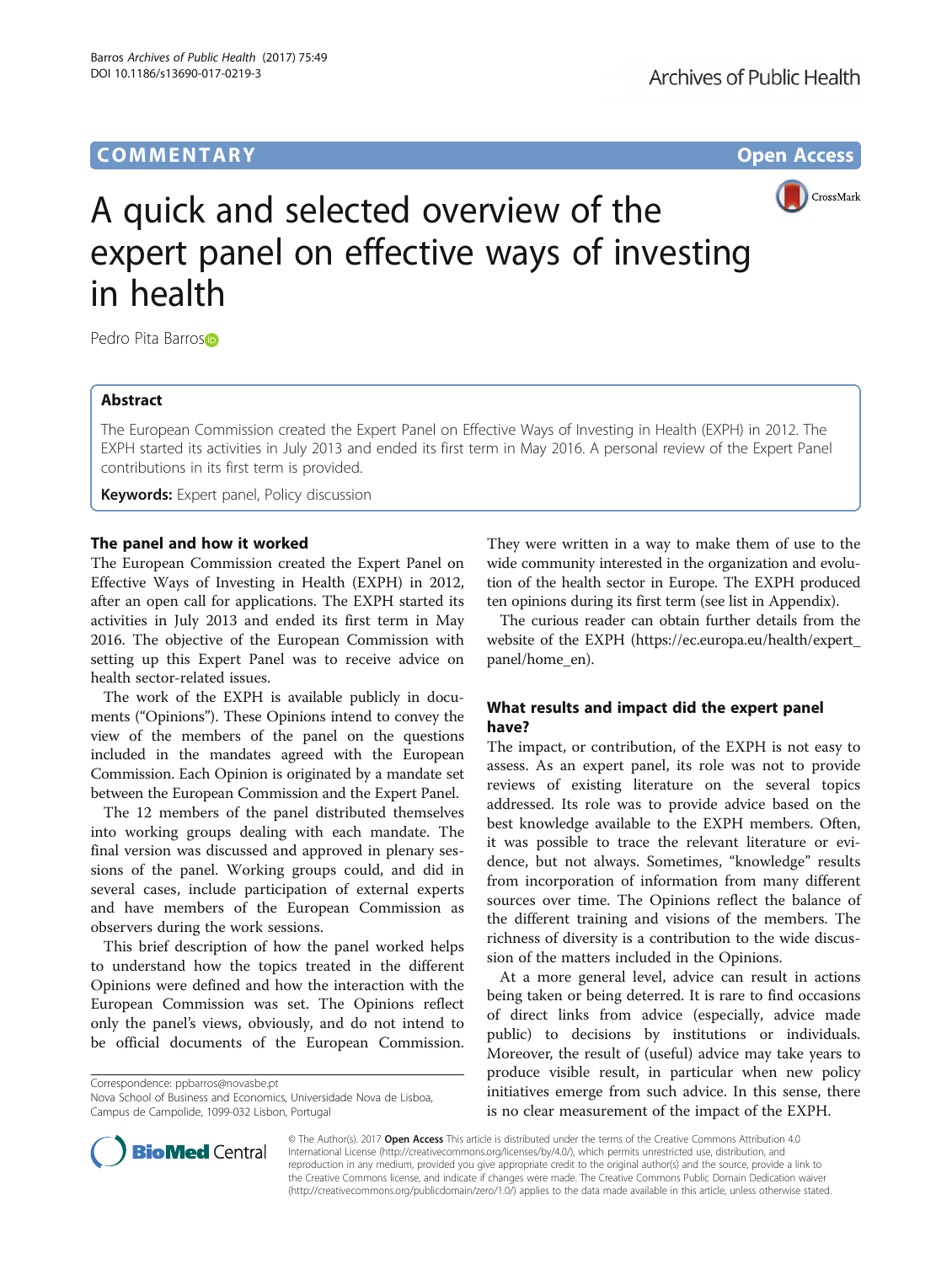The Opinions produced provide an examination of topics of relevance to policy making in the health sector in several countries. They provide a common framework to discuss policy options. Although the Opinions are not scientific research published in academic journals, the matters discussed are of interest to health economics, public health, and health services research. As examples of potential impact, Bayle et al. [[2\]](#page-3-0) and Astier-Peña et al. [[1\]](#page-3-0), in their analysis of the Spanish health system, do make reference to the PPP Opinion [[3\]](#page-3-0) and to the Patient Safety Opinion [[5](#page-3-0)], respectively.

From the ten Opinions produced by the Expert Panel, I briefly report on three of them. These were selected to illustrate the different origins of the mandates of the Expert Panel: reflections based on prior work (the PPP opinion), providing an updated view on a permanently relevant issue (the primary care opinion), and opening ground for new discussions (the disruptive innovation opinion). The remaining documents that were produced during the first term of the Expert Panel fall into one of those types. They all address issues of policy interest, written having in mind how scientific knowledge can be made useful for policy makers.

## The public-private partnerships opinion

The Public-Private Partnerships (PPP) Opinion [\[3\]](#page-3-0) was the first mandate of the EXPH to become publicly available. The mandate by the European Commission consisted of several specific questions concerning a DG SANCO report externally commissioned on PPPs in Europe. This Opinion, unlike the ones that followed, was reactive to a previously existing document. The EXPH expressed a common view on the scarcity and quality of publicly available data and evidence about PPPs in the health sector. An implication of the little public disclosure of information on PPPs is the difficulty in gathering scientific evidence on the costeffectiveness of PPPs in comparison with traditional forms of public financed and managed provision of care. Moreover, the Opinion made explicit the view that PPPs are a tool to achieve health system objectives and not a goal per se. This view implies, among others, that full service PPPs (those that include both infrastructure and management of clinical activities) should be similar to public alternatives of care from the point of view of patient experience in terms of access and out-of-pocket payments. Thus, PPPs can be a useful instrument in the toolbox of health-system managers though they are not an all-purpose solution, and have their own problems. AS clearly stated "a PPP cannot be good if the underlying public investment decision is not a good one, no matter how well designed is the contract between the public partner and the private partner." ([\[3](#page-3-0)], p.4).

An important policy question asked in the mandate by the European Commission related to the prospects of using EU structural funds to develop PPPs in health care. The answer to this question in the Opinion was that, with the present state of knowledge, it is advisable to avoid such a policy move.

Whenever these, and other, observations by the EXPH become part of the discussion process of new publicprivate partnership projects, a useful, yet difficult to measure, contribution exists.

# The primary care opinion

Another Opinion with a strong impact is the primary care Opinion [\[4](#page-3-0)]. As example, this Opinion, and its definition of primary care, received attention from The Lancet (2014), bringing it to a much wider audience and positive comments were informally directed to the panel members.

This Opinion started with a clear request: "provide a comprehensive and operational definition of primary care – which includes goals, functions and players involved" ([[4\]](#page-3-0), p. 7).

There are other elements in the mandate and in the final Opinion, though the definition is clearly a central element with wide potential impact. The goals for health systems that are in the background of the definition of primary care are those set by the World Health Organization (WHO): health improvement, more responsiveness to expectations of the population, and financial fairness (including elements both of health insurance and adequate redistribution of the financial burden of health care).

In line with the mandate, a core definition of primary care was proposed: "The Expert Panel considers primary care as the provision of universally accessible, integrated person-centred, comprehensive health and community services provided by a team of professionals accountable for addressing a large majority of personal health needs. These services are delivered in a sustainable partnership with patients and informal caregivers, in the context of family and community, and play a central role on the overall coordination and continuity of people's care.

"The professionals active in primary care teams include, among others, dentists, dieticians, general pratictioners / family physicians, midwives, nurses, occupational therapists, optometrists, pharmacists, physiotherapists, psychologists and social workers." ([\[4\]](#page-3-0), p. 18).

The definition sets primary care as a team effort, in which coordination of different providers is a key issue. This coordination is becoming more important as populations age and the number of comorbidities at older ages increases. Primary care also has challenges related to access, given that it is the natural main and first point of contact of people with the health system when feeling ill. The definition introduces a more active and explicit role for patients and informal caregivers.

The acceptance of this definition by the health sector participants has long-run implications for health systems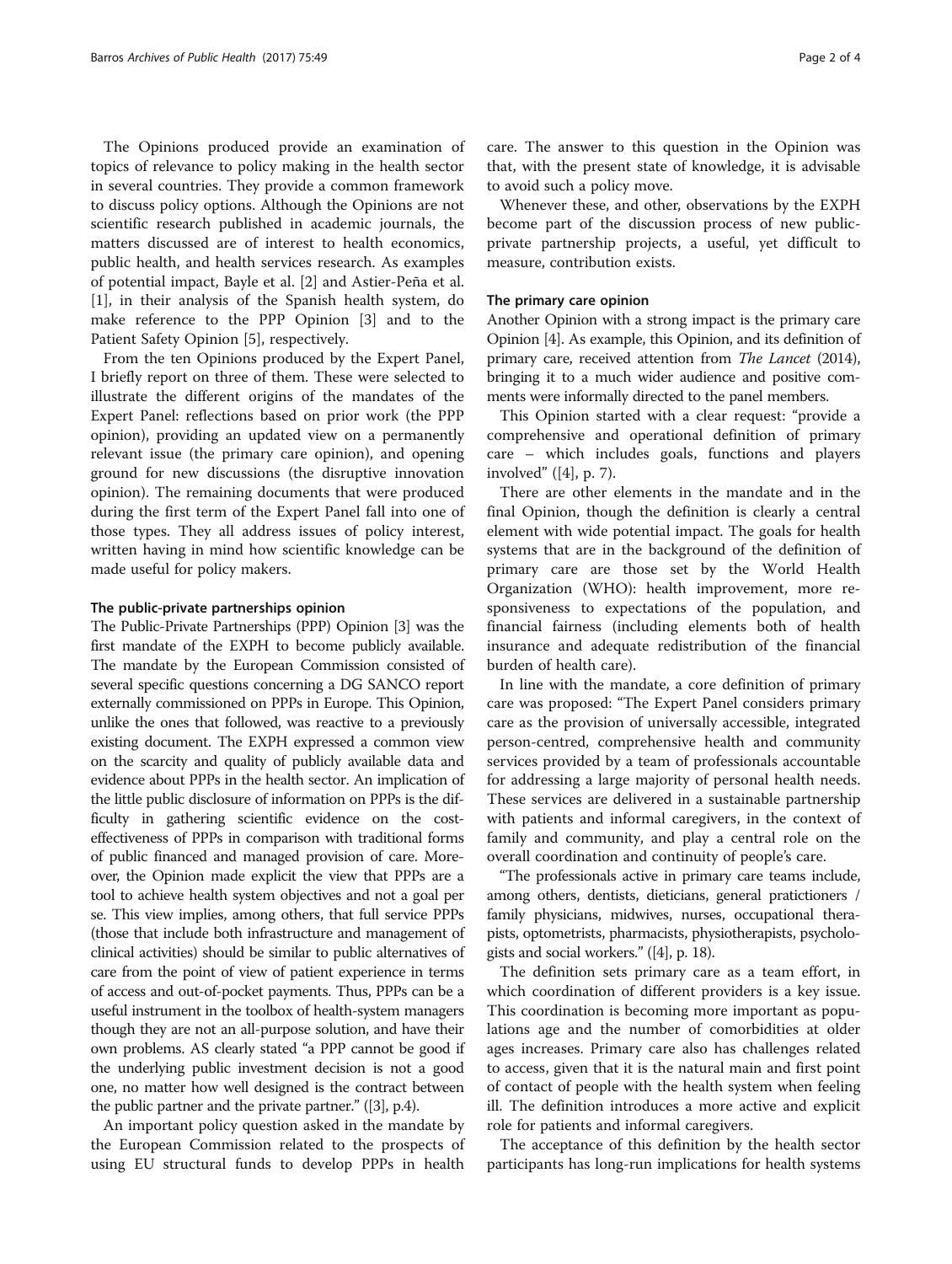design and workforce training. It does not have an immediate impact on policy making. It is intended to help the transformation and evolution of health systems in a direction that better answers to people's needs, expectations, and available resources.

The definition encapsulates a full plan of action to health systems. The point of universal access and financial protection of the population is in line with the WHO pledge for universal coverage. Primary care systems need to consider how the formal provision of care interacts with partners, patients, and informal caregivers, in a long-term relationship. This moves away from the usual passive role of patients and their informal caregivers (gaining importance as longevity increases the very old population with chronic conditions that wants to live a normal life in their place of residence). Also partnerships and coordination across health care professionals requires different workforce training and relationships. For many health systems, coping with this definition will lead to important changes in the way primary care is provided to the population.

# The disruptive innovation opinion

The Opinion on Disruptive Innovation [\[6](#page-3-0)] had a different starting point from the other Opinions by the EXPH. The mandate reflected the novelty of the concept of disruptive innovation (coined in 1995 by Clayton Christensen). Disruptive innovation has become a buzzword, synonym of high-tech devices. It has also started to be applied in the health care sector.

A contribution from this Opinion is precisely the definition of disruptive innovation in health care, as it will mean a different role than in other sectors: "The Expert Panel understands 'disruptive innovation' in health care as a type of innovation that creates new networks and new organizations based on a new set of values, involving new players, which makes it possible to improve health outcomes and other valuable goals, such as equity and efficiency. This innovation displaces older systems and ways of doing things" ([[6\]](#page-3-0), p. 23).

This definition looks at disruptive innovation as a changer of culture and structure of organizations. It is not a simple aspect of some new technology becoming available. It needs to transform significantly the "old way of doing things". As such, disruptive innovation will be mostly unpredictable. From a policy perspective, there is no clear policy measure that can be adopted that will lead with certainty to a "disruptive innovation". Instead, policies aimed at promoting disruptive innovations in health care should focus on enabling facilitating factors and removing barriers to the emergence of disruptive innovations. Mechanisms to foster disruptive innovation should make it easier to experiment with new models of health care provision, accepting failure as a part of the

process. The institutional framework set by health systems needs to be able to cope with the cultural and structural changes that may occur following a disruptive innovation, such as decommissioning old structures that become obsolete, retraining the workforce, or change the culture of users of health care, can face strong resistance resulting from habits or due to vested interests.

This definition also makes clear that high technology content is neither necessary nor sufficient to have disruptive innovations in health care. An innovation with low technology content but able to transform the culture and the way a service is provided will be disruptive, while a more technology-intensive innovation that retains the same culture and organization is not. The very same technology may or may not be part of a disruptive innovation. Take electronic health records, for example. If they just improve care provided to patients, then it is a continuing innovation. It is a valuable innovation though not a disruptive one. But if the technology for the electronic health record changes the "old ways" and creates a new culture and leads to new organizations to provide health care, then it becomes disruptive.

# Other opinions from the expert panel

Several other opinions touch upon important issues: crossborder health care cooperation, competition amongst health care providers, and a proposal of framework to assess health care reforms. These Opinions address important policy aspects. The legislation (Directive) on cross-border health care services was promoted by the European Commission. Obstacles appear to be greater than expected, in particular lack of information and the different interpretations of the Directive. The Opinion suggests possible steps that would help cross-border health services to improve people's health while not disorganizing health systems.

Competition amongst health care providers has often been seen as "magic wand" to solve problems. It is often coupled with freedom of choice as a patient's right. The Opinion clarifies that analysis of health systems can and should decouple patient's rights from competition among health care providers, even though these are often closely connected, as competition allows more choice. The central message of the Opinion is simple: competition amongst health care providers should be regarded as a tool for achieving health systems goals. As such, it will be useful in some circumstances but not in others. No general presumption about it being good or bad for people's health can be established, as the details will matter. Still, it is unlikely that a single instrument (competition among health care providers) is able to reach the several goals that health systems have. Thus, competition must be assessed in its contribution to several goals and whether other instruments should accompany it.